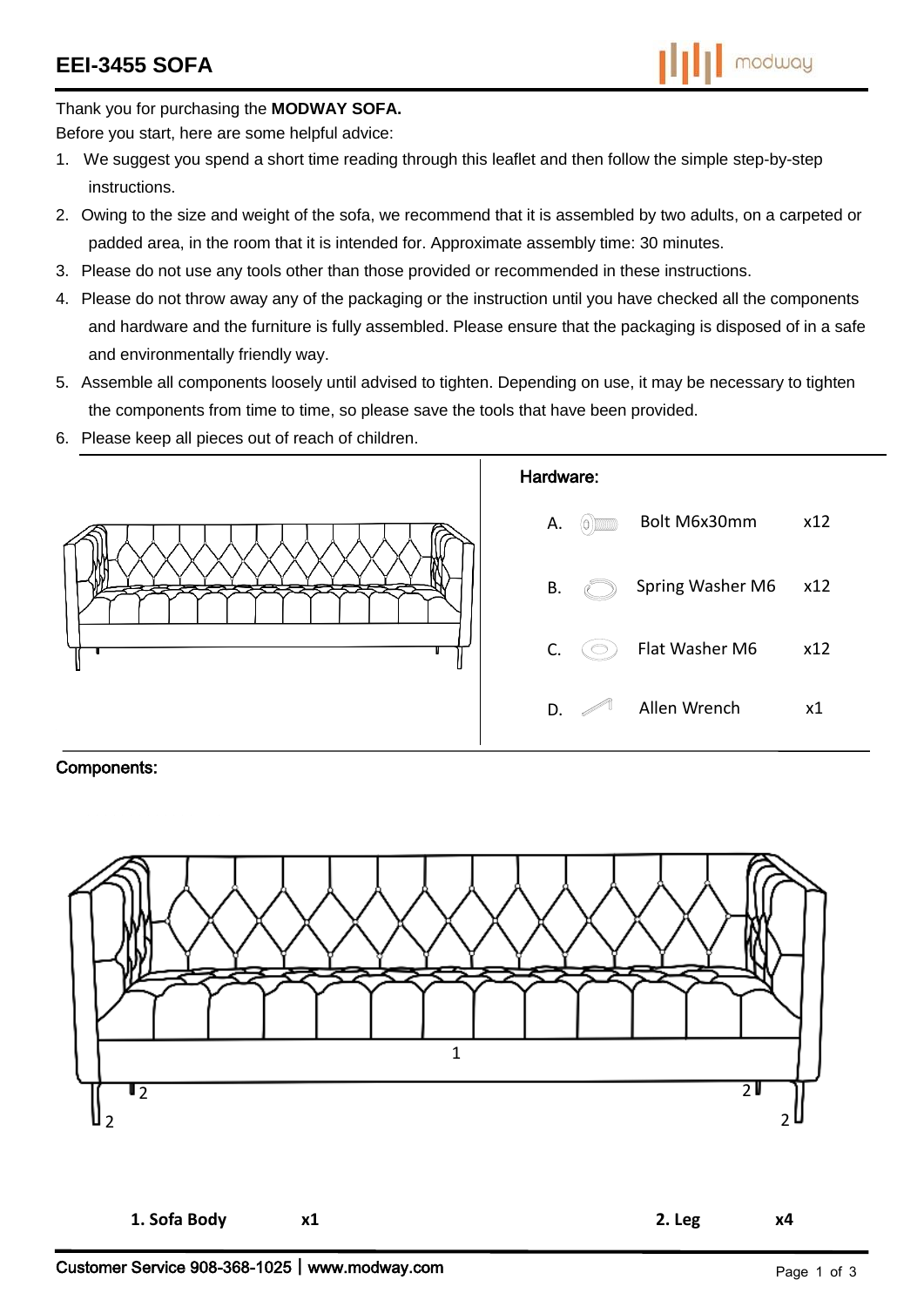## **STEP 1:**

- 1. Please put **Sofa Body (1)** upside down on a carpeted or padded surface.
- 2. Open the zipper on the bottom of the **Sofa Body (1)** and take out the 4 pieces of **Legs (2)** and hardware package.



## **STEP 2:**

- 1. Attach 4 pieces of **Legs (2)** to the corner of **Sofa Body (1)** by using 12 pieces of **Bolts (A)** with 12 pieces of **Spring Washers (B)** and 12 pieces of **Flat Washers (C)** as shown.
- 2. Use **Allen Wrench (D**) to tighten all **Bolts (A)** clockwise as shown.



**Hardware & Tools Required**